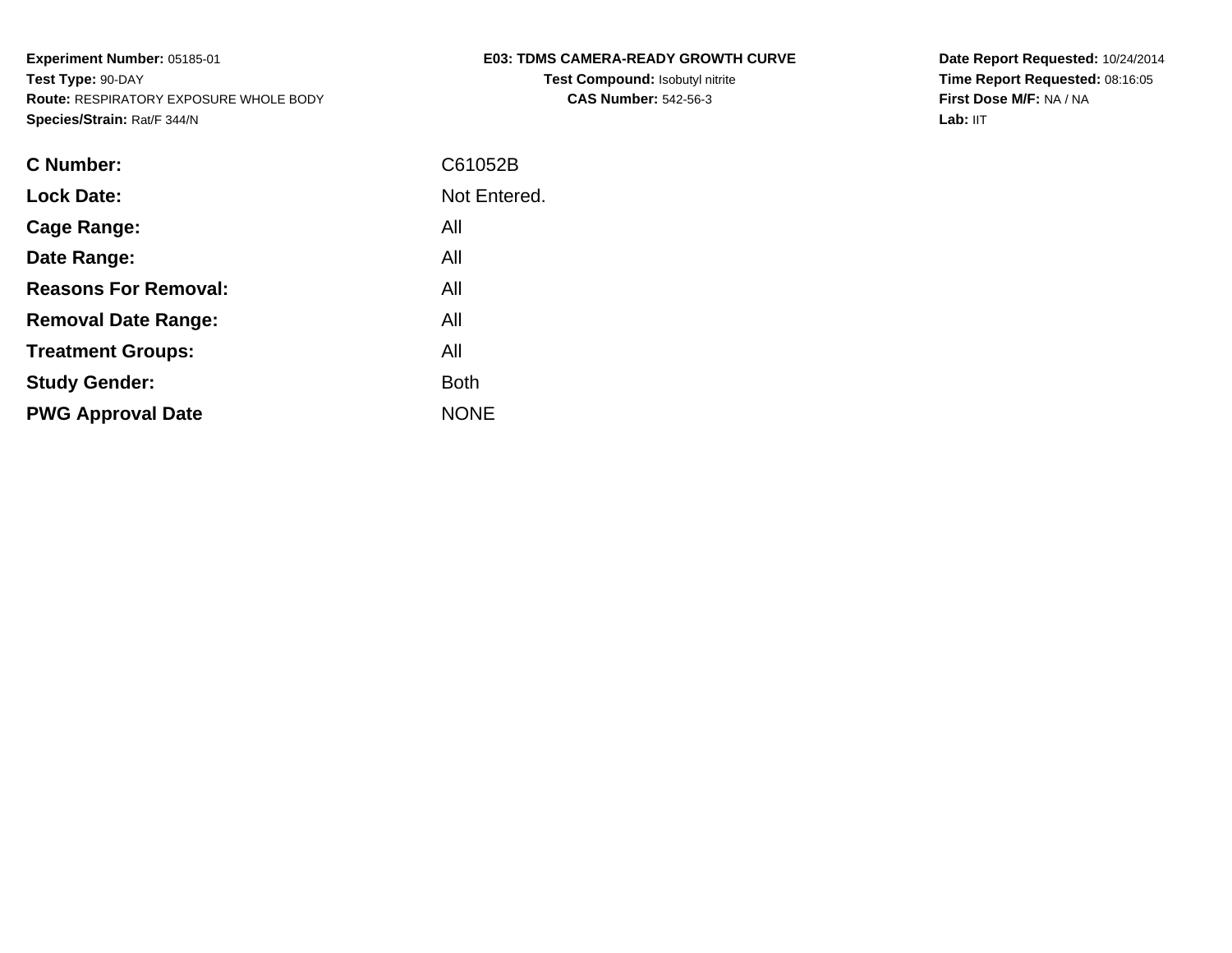#### **E03: TDMS CAMERA-READY GROWTH CURVE**

**Test Compound:** Isobutyl nitrite**CAS Number:** 542-56-3

**Date Report Requested:** 10/24/2014**Time Report Requested:** 08:16:05**First Dose M/F:** NA / NALab: IIT

**MALE** 

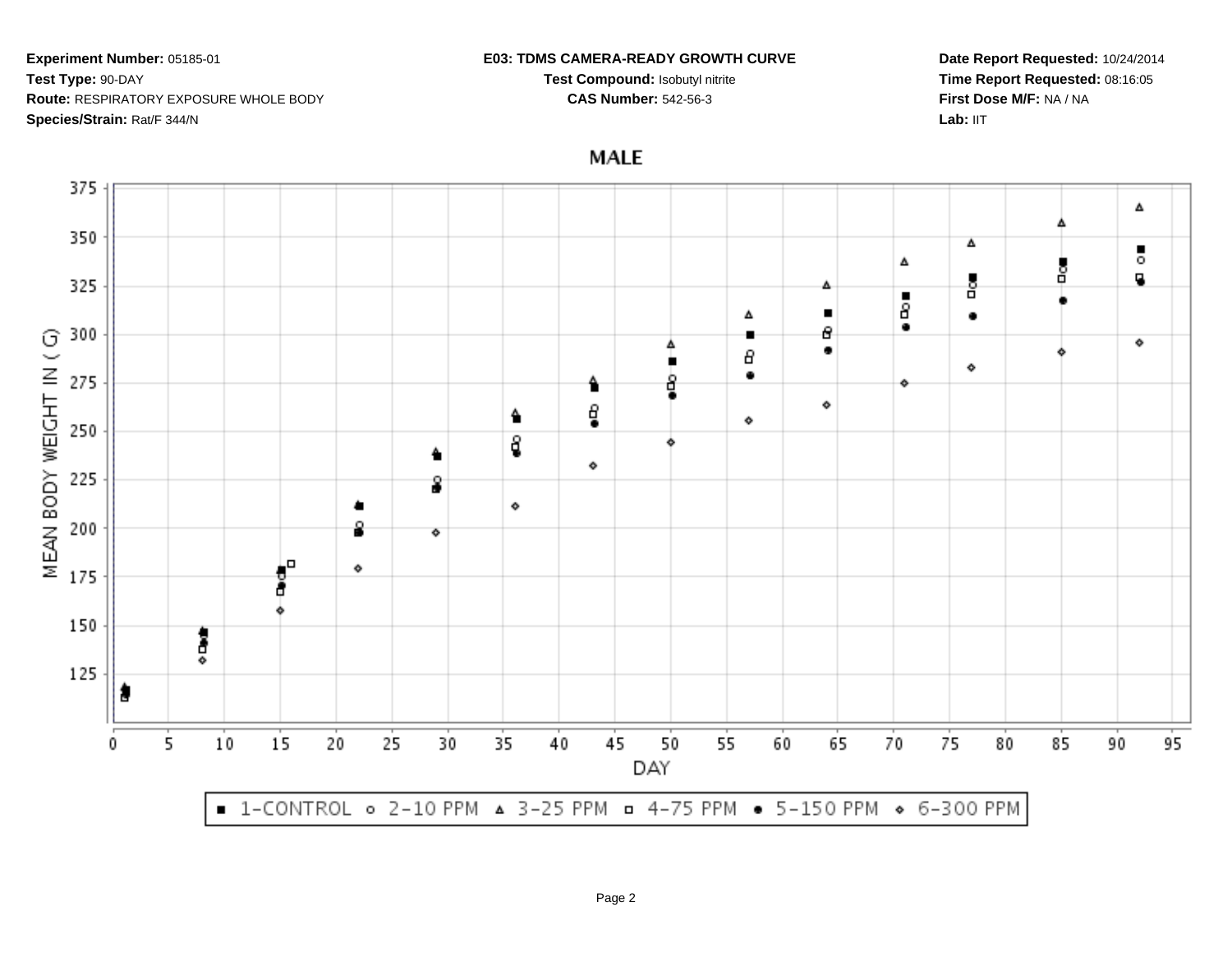## **E03: TDMS CAMERA-READY GROWTH CURVE**

**Test Compound:** Isobutyl nitrite**CAS Number:** 542-56-3

\*\*\*END OF MALE DATA\*\*\*

**Date Report Requested:** 10/24/2014 **Time Report Requested:** 08:16:05**First Dose M/F:** NA / NA**Lab:** IIT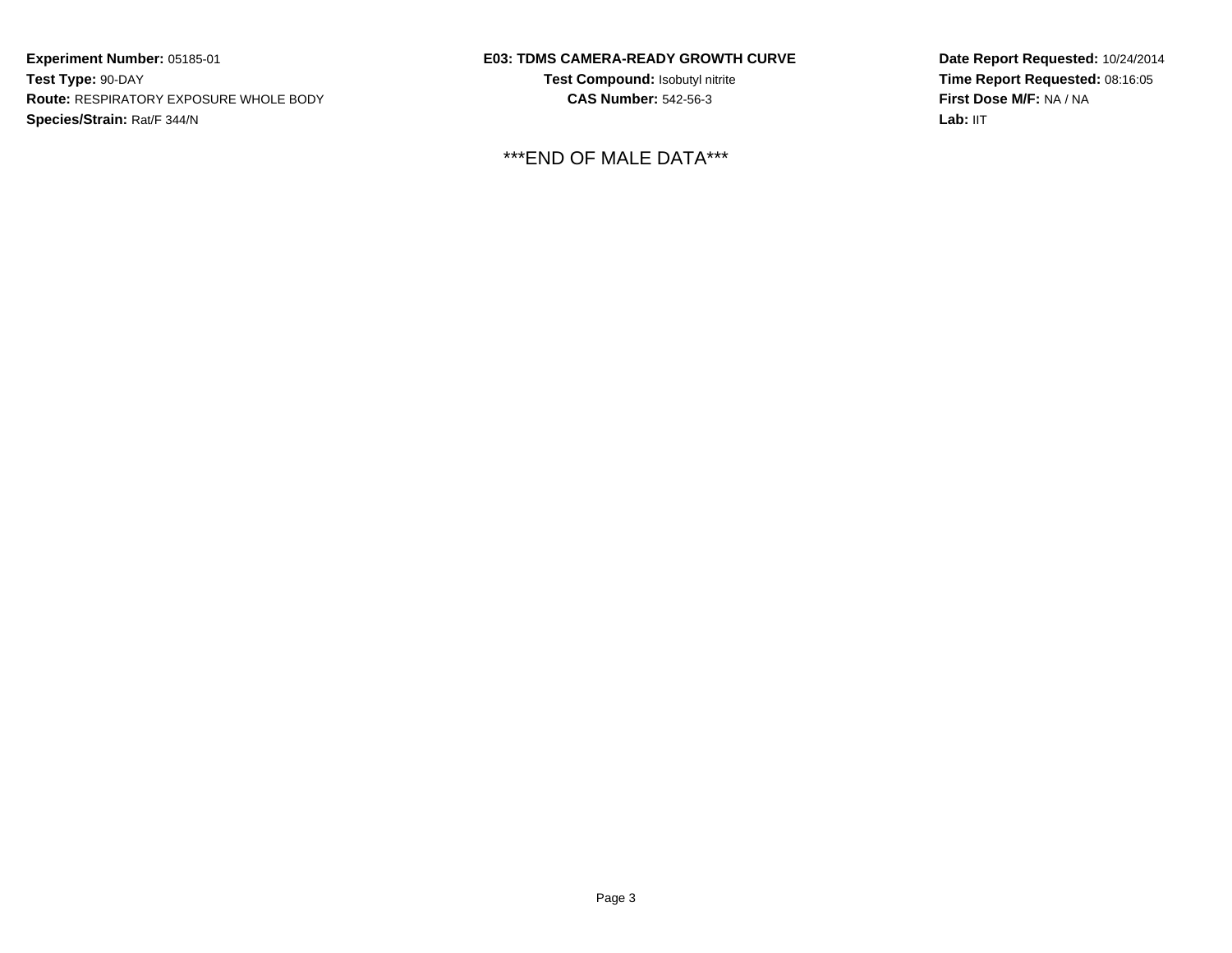#### **E03: TDMS CAMERA-READY GROWTH CURVE**

**Test Compound:** Isobutyl nitrite**CAS Number:** 542-56-3

**Date Report Requested:** 10/24/2014**Time Report Requested:** 08:16:05**First Dose M/F:** NA / NALab: IIT



# **FEMALE**